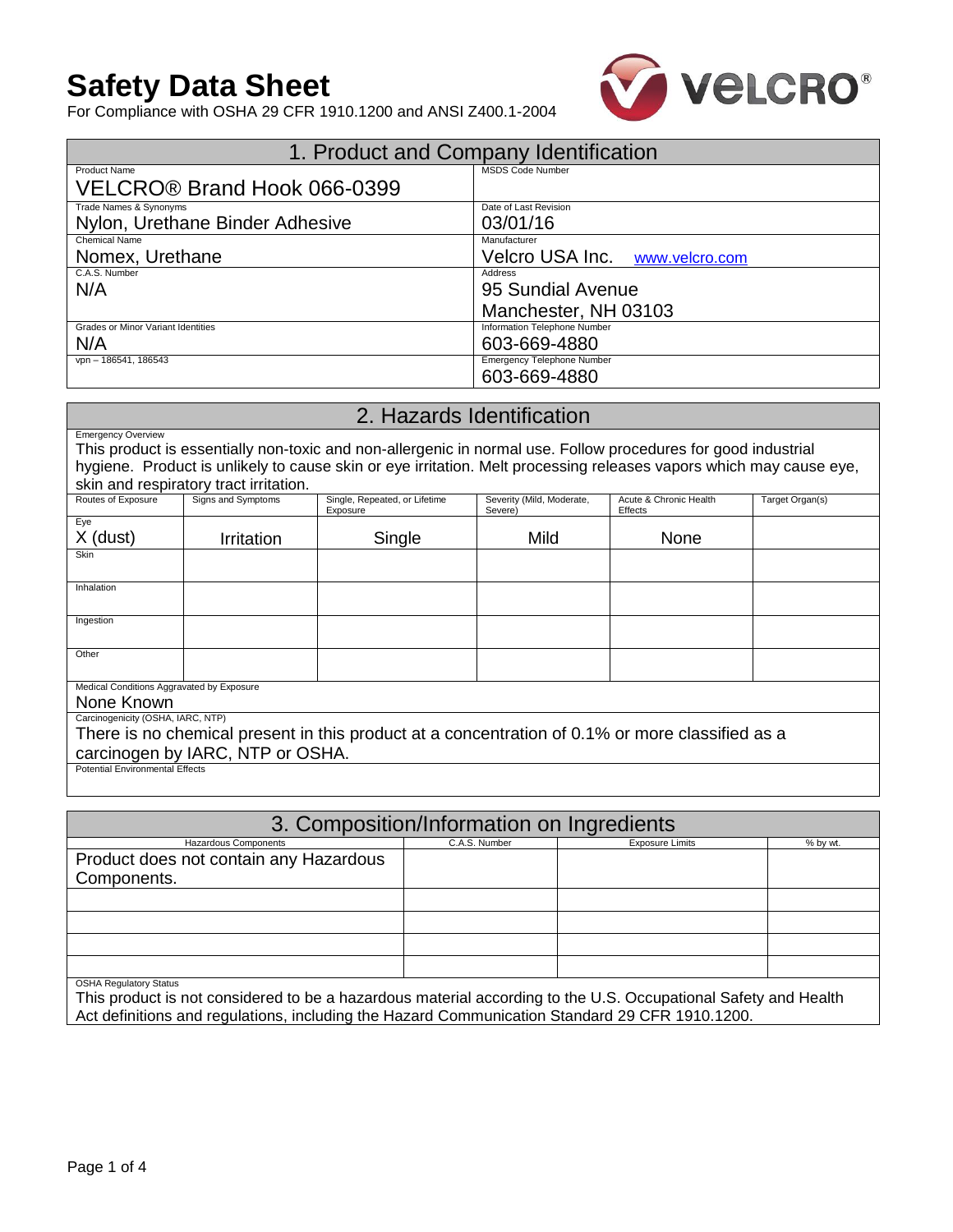## VELCRO® Brand Hook 066-0399

| 4. First Aid Measures |                                                        |                             |                        |  |
|-----------------------|--------------------------------------------------------|-----------------------------|------------------------|--|
| Routes of Exposure    | <b>First Aid Instructions</b>                          | Immediate Medical Attention | <b>Delayed Effects</b> |  |
| Eye                   | Follow established first aid procedures                |                             |                        |  |
| х                     | for flushing foreign material from eye.                |                             |                        |  |
| Skin<br>л             | Wash hands with soap and water.                        |                             |                        |  |
| Inhalation            | Move to fresh air and if symptoms                      |                             |                        |  |
| ⋏                     | persist, call a Physician.                             |                             |                        |  |
| Ingestion             | Follow established first aid procedures                |                             |                        |  |
|                       | for ingestion of foreign material.                     |                             |                        |  |
| Other                 |                                                        |                             |                        |  |
|                       |                                                        |                             |                        |  |
|                       | Note to Physician (Treatment, Testing, and Monitoring) |                             |                        |  |

| 5. Fire Fighting Measures                  |                                                |                                                        |                                                      |                             |                                         |
|--------------------------------------------|------------------------------------------------|--------------------------------------------------------|------------------------------------------------------|-----------------------------|-----------------------------------------|
| Flashpoint<br>& Method                     | $\circ$                                        | Flammable (Explosive) Limits in Air (LEL & UEL)<br>N/A | Autoignition<br>$\circ$<br>Temp.                     |                             | Other                                   |
| Not Tested                                 | Flame Propagation or Burning Rate (for solids) |                                                        | Properties Contributing to<br>Fire Intensity<br>None | Flammability Classification |                                         |
| <b>Extinguishing Media</b>                 | Water, Foam, CO <sup>2</sup> , or Dry          |                                                        | Extinguishing Media to Avoid                         |                             | Reactions to Extinguishing Media<br>N/A |
| Chem                                       |                                                |                                                        |                                                      |                             |                                         |
| Protection and Procedures for Firefighters |                                                |                                                        |                                                      |                             |                                         |

Fire-fighters and others who may be exposed to products of combustion should wear full protective clothing including self-contained breathing apparatus.

### Unusual Fire and Explosion Hazards

Combustible thermoplastic material: may melt and drip and produce heavy smoke. Products of combustion can include: oxides of carbon, sulfur and nitrogen; traces of hydrogen cyanide and unknown hydrocarbons.

### 6. Accidental Release Measures

| <b>Environmental Precautions</b>                                                                                  |
|-------------------------------------------------------------------------------------------------------------------|
|                                                                                                                   |
| <b>Containment Techniques</b>                                                                                     |
| None                                                                                                              |
| Spill/Leak Clean-Up Procedures and Equipment                                                                      |
| Material is safe to handle. If processing generates fibers or dust, sweep and dispose in normal trash receptacle. |
| <b>Evacuation Procedures</b>                                                                                      |
| None                                                                                                              |
| Special Instructions                                                                                              |
| None                                                                                                              |
| <b>Reporting Requirements</b>                                                                                     |
| None                                                                                                              |

### 7. Handling and Storage

Handling Practices and Warnings This material does not require special handling.

Storage Practices and Warnings

Store in cool, dry place, away from excessive heat.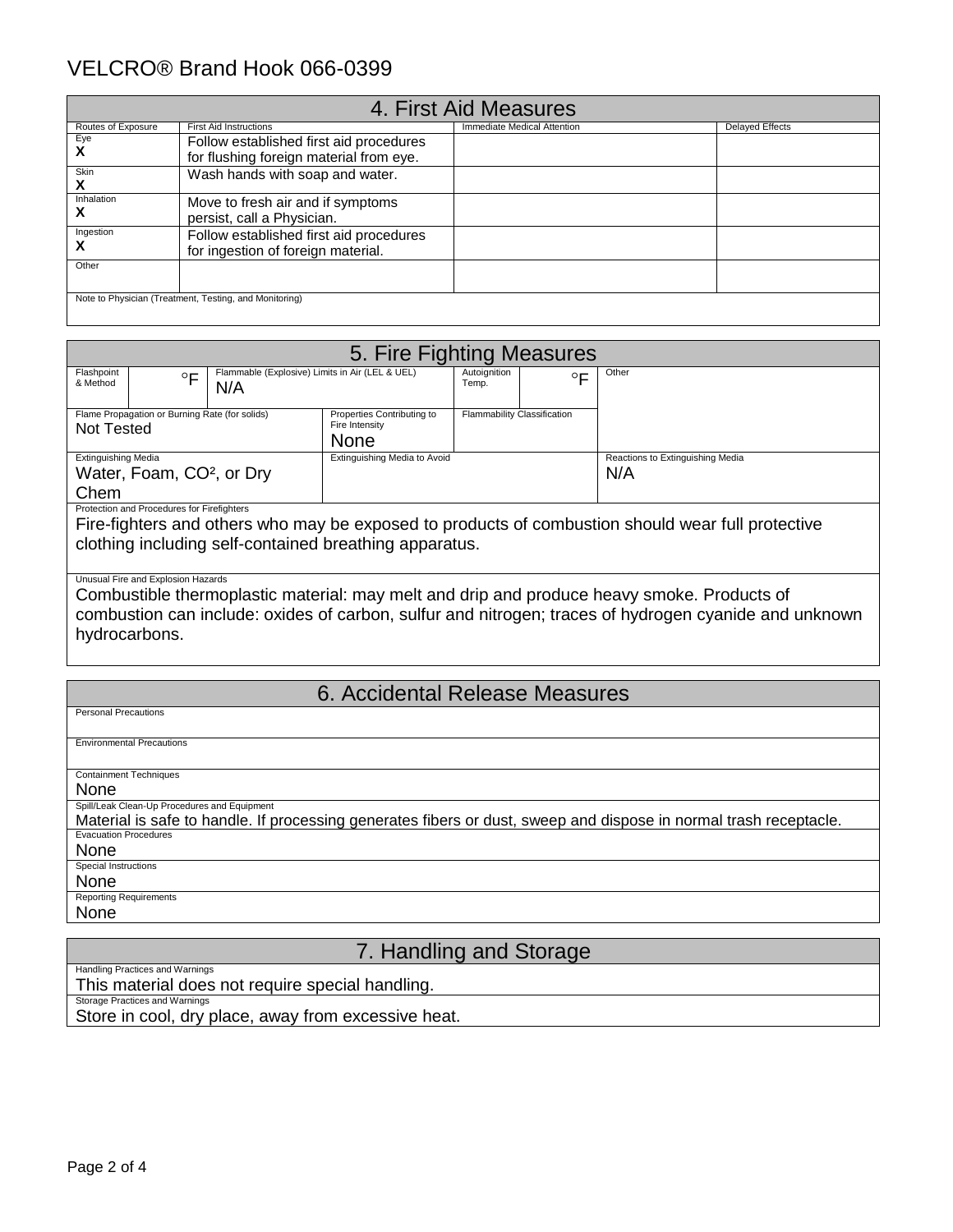### VELCRO® Brand Hook 066-0399

| 8. Exposure Control/Personal Protection                                     |                                                    |                            |  |  |
|-----------------------------------------------------------------------------|----------------------------------------------------|----------------------------|--|--|
| Ventilation                                                                 | <b>Other Engineering Controls</b>                  |                            |  |  |
| None Required                                                               |                                                    |                            |  |  |
| Routes of Entry                                                             | Personal Protective Equipment (PPE) for Normal Use | <b>PPE</b> for Emergencies |  |  |
| Eye/Face                                                                    |                                                    |                            |  |  |
| Skin                                                                        |                                                    |                            |  |  |
| Inhalation                                                                  |                                                    |                            |  |  |
| General Hygiene Consideration and Work Practices                            |                                                    |                            |  |  |
| Protective Measures During Repair and Maintenance of Contaminated Equipment |                                                    |                            |  |  |
| Other Protective Measures and Equipment                                     |                                                    |                            |  |  |

| 9. Physical and Chemical Properties                    |                                                                       |                        |     |                                      |
|--------------------------------------------------------|-----------------------------------------------------------------------|------------------------|-----|--------------------------------------|
| Odor<br>Appearance                                     |                                                                       |                        |     |                                      |
| <b>Textile Fastener</b><br><b>Essentially odorless</b> |                                                                       |                        |     |                                      |
| Normal Physical State                                  | <b>Boiling Point</b><br><b>Melting Point</b><br><b>Freezing Point</b> |                        |     |                                      |
| Solid                                                  | N/A                                                                   | N/A<br>>400°F - >227°C |     |                                      |
| Specific Gravity or Density $(H_2O) = 1$ )             | Solubility in Water                                                   |                        | Ph  |                                      |
| > 1.0                                                  | Insoluble                                                             |                        | N/A |                                      |
| Vapor Pressure                                         | Vapor Density ( $AIR = 1$ )                                           |                        |     | Evaporation Rate (Butyl Acetate = 1) |
| N/A                                                    | N/A                                                                   |                        | N/A |                                      |
| Other                                                  |                                                                       |                        |     |                                      |

| 10. Stability and Reactivity                                                                              |                                     |  |  |
|-----------------------------------------------------------------------------------------------------------|-------------------------------------|--|--|
| Incompatibility (Materials to Avoid)                                                                      |                                     |  |  |
| Strong Acids, oxidizing agents and bases.                                                                 |                                     |  |  |
| Hazardous Products Produced During Decomposition                                                          |                                     |  |  |
| Molten vapors or fumes may cause irritation to the respiratory tract. Combustible thermoplastics material |                                     |  |  |
| may melt and drip, contact with hot molten tape will cause thermal burns.                                 |                                     |  |  |
| Hazardous Polymerization                                                                                  | <b>Conditions to Avoid</b>          |  |  |
| $\Box$ May Occur $\boxtimes$ Will Not Occur                                                               | Excessive heat and ignition sources |  |  |
| Stability                                                                                                 | <b>Conditions to Avoid</b>          |  |  |
| $\boxtimes$ Stable $\,[$<br>Unstable                                                                      |                                     |  |  |

Toxicity Data, Epidemiology Studies, Carcinogenicity, Neurological Effects, Genetic Effects, Reproductive Effects, or Structure Activity Data

Finished article not tested. See section 2 for available information on potential health effects.

12. Ecological Information

Toxicity, Environmental Fate, Physical/Chemical Data, or Other Supporting Environmental

Finished article not tested. Please refer to section 6 for information regarding accidental releases and section 15 for regulatory reporting information.